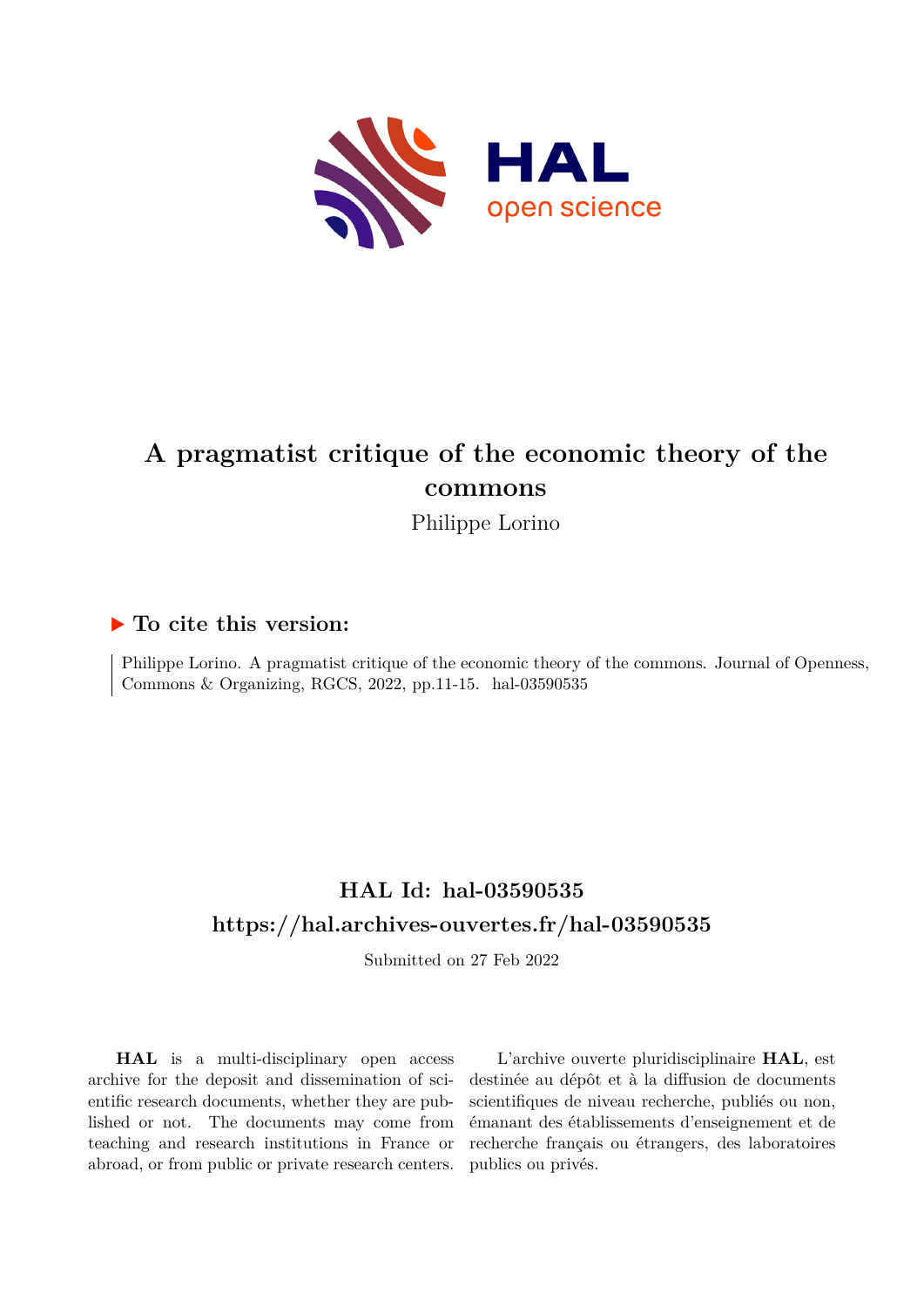<span id="page-1-1"></span>Philippe Lorino<sup>[8](#page-1-0)</sup>

#### **Introduction: "Man without a star"**

The wandering Texan cow boy Dempsey Rae, played by Kirk Douglas in the movie "Man without a star" directed by King Vidor in 1955, arrives in Wyoming. He hates barbed wires since they took his brother's life. Above all, for him, they epitomize the end of what he most cherishes, free riding in vast open spaces. But he is caught up in a range war: his boss, the steely female rancher Reed Bowman, has plans to triple the size of her herd, which will crowd out the smaller ranchers on the range. Rae faces a dilemma: should he serve Bowman's plans to edge out other ranchers and dominate the whole region, or support the smaller ranchers' will to defend their living by fencing off their pastures? At the end of the movie, Rae leaves the area disenchanted, probably guessing that his dreams of community life are just getting historically outdated. The range wars between big and small ranchers, or between ranchers and crop-growing farmers, or between ranchers, farmers and mining companies, are one of the favorite themes of classical westerns. They provide an archetypical illustration of "the tragedy of the commons" theorized by neo-classical economists: a rare resource (land), multiple competing appropriators (livestock grazing, crop growing, mining), individualist profit-maximizing consumption of the resource at the expense of other users, gradual depletion of the resource (soil depletion). This example is also interesting because this "tragedy of the commons" tacitly rests on a concealed past (the native Americans' previous expropriation and eviction), unthought-of future disruptions (galloping urbanization, industrialization), more or less distant environmental transformations (precisely at the same time, the quick development of railway infrastructure, massive European immigration, leading to range and ethnical wars depicted in Cimino's 1980 movie "Heaven's Gate"). Dempsey Rae's story is thus a case of commons conflict with a precise social, temporal and spatial frame (land utilization should be grazing or cultivating, not manufacturing or urbanizing; users are settled ranchers or farmers, not nomads; competing values are social justice, individual freedom and economic growth) but this frame is in the very process of "overflowing" (Callon, 1998): the terms of the problem are too local, too immediate and too static to understand the situation and construct viable futures. There is no other future for Dempsey Rae than further wandering in space and time and moving to distant territories.

"Man without a star" illustrates Mary Parker Follett's analysis of coordination (1933/1995). If Bowman or the Federal Government impose some de facto (Bowman) or de jure (Washington) rule, the situation will conform to Follett's concept of coordination through domination (forced solution). If miraculously Bowman and the other ranchers end up negotiating an agreement about enclosure, each one making the necessary concessions about pasture surface and number of cattle heads, this agreement will illustrate Follett's notion of coordination through compromise (sacrifices from each participant in a zero-sum problem). Obviously, Dempsey Rae dreams of something else: community building? infinite spaces? What he dreams about, realist or fictitious, is not explicit, but it is probably some form of dynamic story, allowing to escape rigid structures and construct something new in new spaces and new times. It may then conform to Follett's notion of dynamic coordination through integration, i.e., reframing the issue at stake, redefining its terms and inventing different paths.

#### **Economic approaches**

The "tragedy of the commons" (Hardin, 1968) is a typical application of the static paradigm that historically underlies economics as a science, in its mainstream but also in many critical versions. The neoclassical pioneers (Pareto, Walras) abandoned the "political economy" of Smith or Ricardo to follow Cournot's scientist project (1838/2019) and build a new science, a "rational mechanics of social facts" (Ménard 1978). With the stated goal of applying the mathematical model of rational mechanics (optimization under constraints) to economic phenomena, neoclassical economists faced the epistemological necessity to adopt some conservation law, like the mass and energy conservation laws in mechanics. They then decided to define economics as the science of value exchange, circulation, and allocation rather than the science of value creating activity (Lorino 1989), allowing to apply the mechanistic law of conservation to the conservation of global value, in the quest for optimal or satisfactory resource allocation.

Not surprisingly, for economists, the tragedy of the commons conforms to mechanistic hypotheses: there is a given shared, scarce, and non-excludable resource, a given amount of this common resource, a given list of potential "appropriators", all being specimens of utility optimizing "homo economicus", pursuing self-interest at the cost of general interest, and a given definition of "general

<span id="page-1-0"></span>Emeritus Professor - ESSEC Business School. [8](#page-1-1)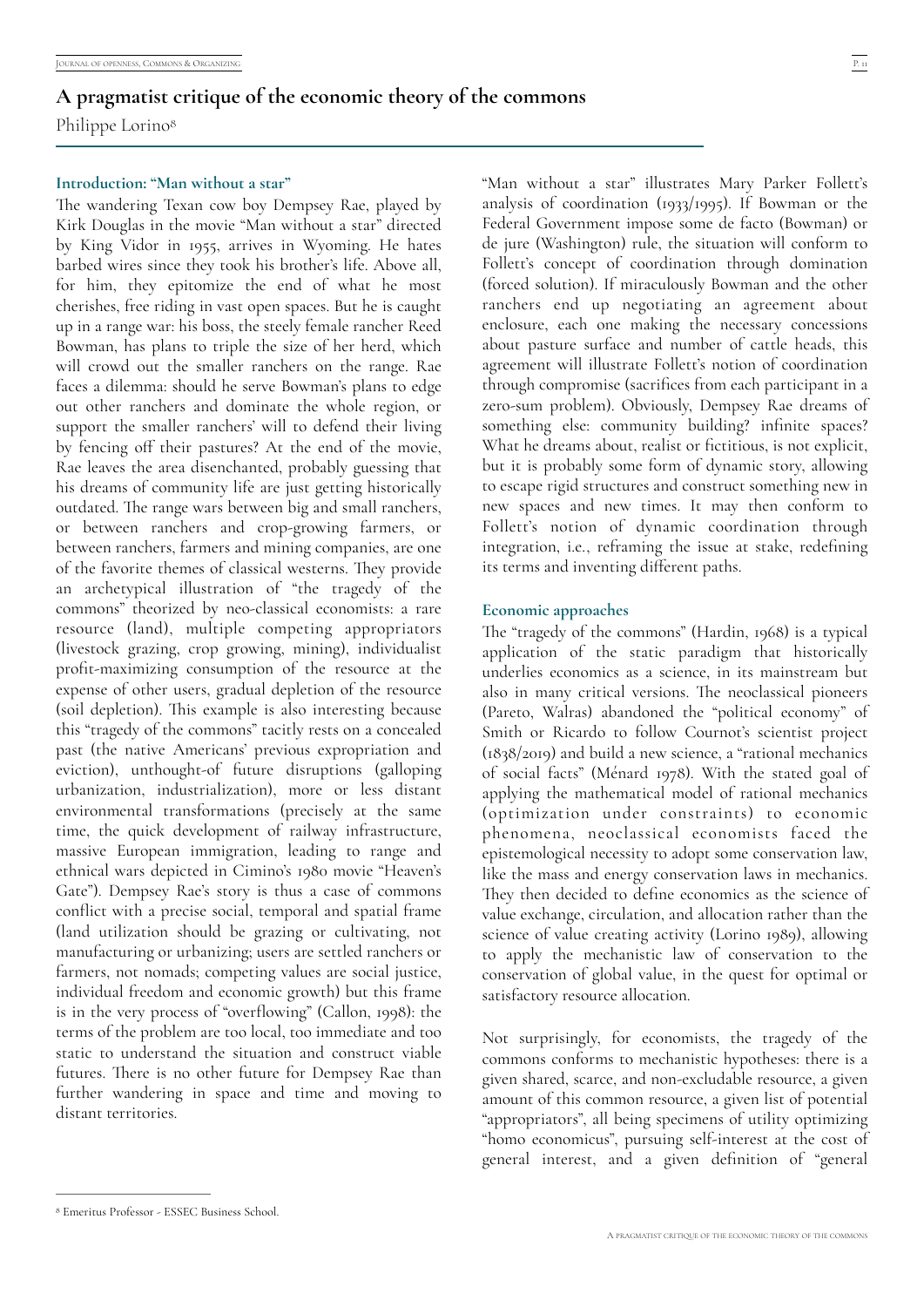interest" and how to measure it (performance indicators). Not surprisingly either, solutions include domination by one of the stakeholders, the imposition of private property rights, a contractual arrangement through which each participant accepts necessary sacrifices (value conservation leads to a zero sum game), or the regulatory imposition of utilization and conservation rules. All those solutions are static and focus on allocation rules.

Now the critique of the classical theory of the commons by Nobel Prize Elinor Ostrom (1990) tempers the "homo economicus" perspective by introducing social relationality, the capacity of participants to communicate and explore potential agreements dialogically, in "settings where appropriators are able to create and sustain agreements to avoid serious problems of overappropriation (Ostrom, 2000, p. 34)". But she actually keeps the main feature of the economic paradigm, namely, a static definition of the problem: the definition and amount of the resource (she speaks of "common pool resource"), the definition and list of "appropriators", the definition of values at-stake measured through "frequently available, reliable indicators", supported by expertise ("it is important for policy makers to create large-scale agencies who monitor performance of both natural resource systems and those that are using them", Ostrom 2000, p. 47). All those components of the "commons" system are given. The theory then focuses on given resources and given "appropriators" and looks for "attributes of resources and of appropriators conducive to an increased likelihood that self-governing associations will form" (Ostrom, 2000, p. 35). This simplified static frame is the price to pay for applying economic calculation, "the basic benefit-cost calculations of a set of appropriators (A) using a resource (Ostrom, 2000, p. 35)". Cost-benefit calculation enables Ostrom to apply the theory of rational choice, a cornerstone of mainstream economic theory. She thus focuses on the social organization required to allocate "already defined" resources to "already defined" users according to "already defined" values: "Ostrom's work has been fundamental in establishing the commons as a viable alternative to the market for the allocation of resources. It has demonstrated that the commons are not just a resource but a mode of organising through which people can autonomously organise themselves *to preserve and share resources* (Fournier, 2013, p. 450, my emphasis)".

#### **\$e pragmatist transactional view**

Here, the economics of the commons and the pragmatist processual perspective (Lorino, 2018) clearly diverge. For pragmatist thinkers, social life is intrinsically dynamic and creative. All the terms of collective experience, analyzed by Dewey and Bentley as "trans-actional inquiry" (1949/2008), are permanently likely to evolve. Human and

social experience is a relational process, oriented towards the continual exploration/invention of possible futures: "Transaction is inquiry of a type in which existing descriptions of events are accepted only as tentative and preliminary, so that new descriptions of aspects and phases of events (...) may freely be made at any and all stages of the inquiry (p. 113)." No omniscient "calculator" may transcend and overlook the situation. The transactional inquiry is immanent and involves a close integration between human and non-human participants and the physical, natural and social environment: "[Our] observation sees man-in-action, not as something radically set over against an environing world, nor yet as something merely acting 'in' a world, but as action of and in the world in which the man belongs as an integral constituent" (p. 50); "since man as an organism has evolved among other organisms in an evolution called 'natural', we are willing to treat all of his behavings, including his most advanced knowings, as activities not of himself alone, nor even as primarily his, but as processes of the full situation of organism-environment (p. 97)."

The accomplishment of a conjoint activity perceived by the members of a group as beneficial for the collective survival and development gives rise to a community of actors: "[W]herever there is conjoint activity whose consequences are appreciated as good by all singular persons who take part in it, and where the realization of the good is such as to effect an energetic desire and effort to sustain it in being just because it is a good shared by all, there is in so far a community (Dewey, 1927/2008, p. 328)." When there are doubts about the feasibility and the pursuit of the activity, the adequate methods of action, or the solution of a problem, e.g. concerning the maintenance and use of activity resources, the community must inquire into the situation. Any response to resource issues then emerges from the trans-actional communication and cooperation between participants. In other terms, the very definitions of "resources", "common resources", "participants", the concerned "community" and "values at stake" are likely to change at any moment, as an inherent part of the efforts of the social group to determine a viable collective future, in a permanent and open dialogue with the situation that can lead to the redefinition of the situation and its spatiotemporal perimeter. The trans-actional inquiry involves collective creativity, the exploration of unknown territories, the experimentation of new practices, the tentative description of new roles, the redefinition of values and the possible extension of the inquiring community to other participants, according to the reframing of treated issues. The trans-action theory converges with Follett's concept of integration (1933/1995): it considers the possible reinvention of the problem and the redefinition of its terms, boundaries and stakes at any moment.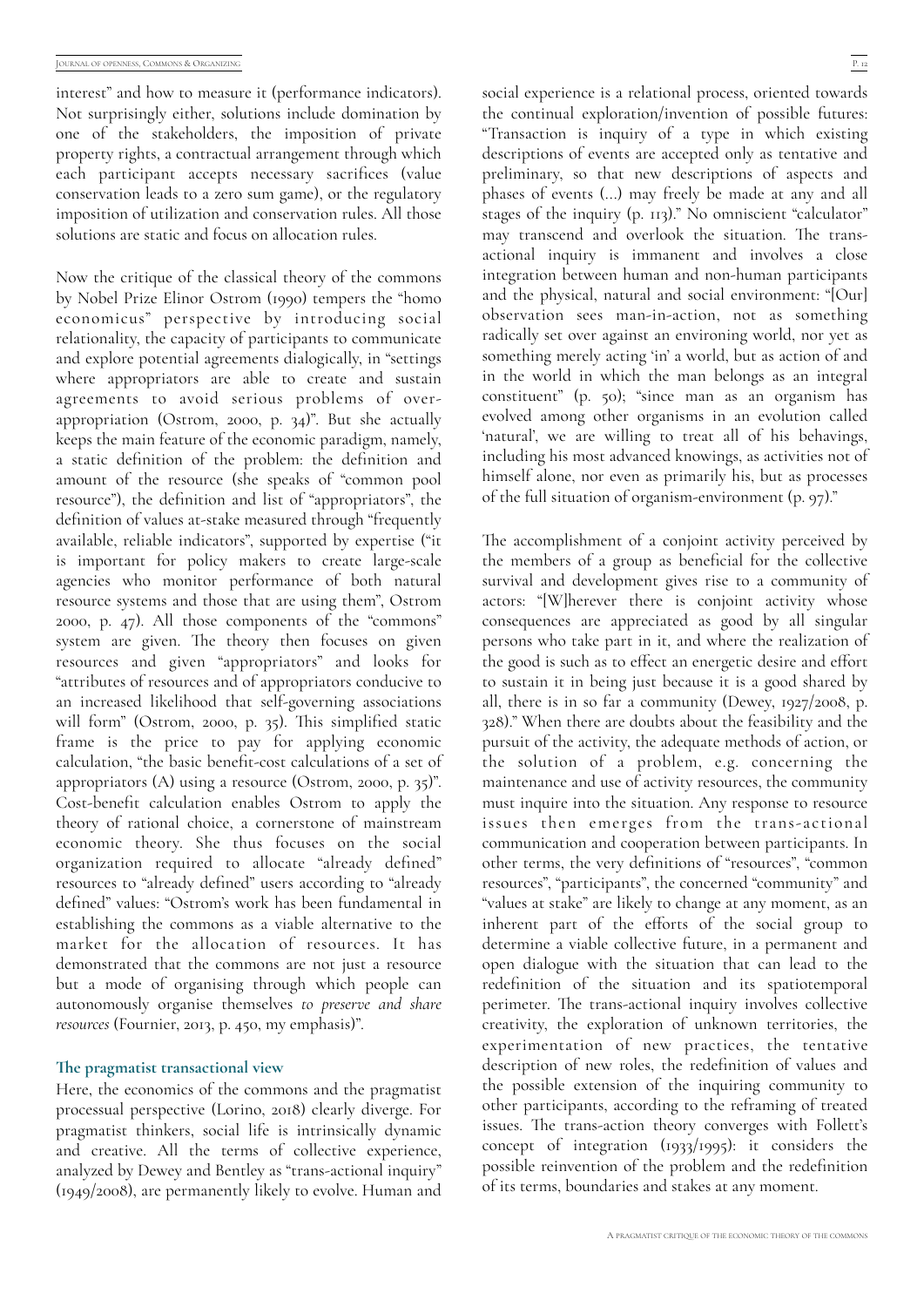The very existence, identification and description of a common resource is contingent on the definition of activities, raising such questions as: "to do what, where, when, with whom"? A resource is a resource when and if it is useful to conduct activities humanly and socially considered as necessary, from the satisfaction of elementary needs (breathing, food, heating, etc.) to the fulfillment of complex social imperatives (education, healthcare, safety, cultural expression, information, free political debate, etc.). It may remain a potential resource even if apparently collective activities do not need it anymore, if there is a collective judgment that, on the longer run, under new and partly unpredictable social conditions, it may prove necessary for the well-being or the survival of the community. Labelling and qualifying something as a "resource" is not self-evident. It requires an ongoing collective valuation process (Dewey, 1939/1988) that handles the multiplicity and potential contradictions of values on diverse time horizons, not through "scientific measurement" but through debated judgment (Lowe et al. 2020).

The same processual perspective can be applied to the boundaries of the concerned community and the definition of participants. The collective and dialogical inquiry undertaken to face a problematic situation enacts a community of inquirers as much as a community enacts the definition of resources and issues of resource utilization or depletion. Returning to the movie "Man without a star", native Americans were obviously not even imagined as potential participants in that grazing war. Reframing the problem by widening the temporal perspective and taking into account the rights of the first occupants, representatives of the native Americans originally living in Wyoming should be concerned by the "pasture inquiry", which would clearly modify the whole narrative…

Within the inquiry, the active process of valuation may continually reconsider values at stake, in the light of experience feedback and the results of new social experimentation. It is quite rare that possible values are not multiple and potentially contradictory. For example, should the health system ensure healthcare physical proximity for rural populations, with a lot of small sites, or should it prioritize the maintenance and development of competence through regular practice, which requires bigger units? Two legitimate values, proximity and competence, are thus conflicting and require a debated appraisal.

The whole process of inquiry, including its valuating and experimenting dimensions, focuses on activities and conjoint experience rather than on fixed utilization rules, individual or collective participants or property rights. In

pragmatist terms, participants are "inquirers" and "doers" rather than "appropriators": the trans-actional inquiry does not address appropriation issues, but collective and transformative action methods or practices. Resources, participants and values are co-constituted through the exploration of possible future action and the reconstruction of social practices. For example, how should we define common good in healthcare activity: as a resource, such as the number of intensive care beds, or as a capacity to act, such as the social capacity to cure patients or to prevent health problems through preventive policies? Means (resources) and ends (values) cannot be separated (Dewey 1939/1988) and are defining elements of social action. A *democratically agreed joint definition of the problem* on which action is required, of action to undertake in response to it and of the resources required by such action may be, from a pragmatist viewpoint, *the first "common good".*

#### **Pragmatist inquiry and commoning: focusing on action or on resources and participants?**

The commoning framework (Berthelot, 2021) may be closer to the pragmatist inquiry perspective than Ostrom's economics of commons. Euler (2018), for example, stresses the processual and concrete experiential dimension of "commoning": "The difficulty or costs of exclusion was argued to be a social dimension that depends not only on the characteristics of the goods themselves but crucially on the respective demand (over time), potential substitutes, technological options and 'on how the good is supplied and at what levels it is produced'. This was supposed to make clear that commons are not simply a type of goods but that the relevant social dimensions must be taken into account (...) A second impulse was taken up, namely to formulate commons in terms of *the social practices of commoning* (p. 15, my emphasis)." However, the critical authors who developed the concept of "commoning" often do not question the static nature of the "commons" definition and the focus on this reified entity called "the commons", "already there", already described and conceived, rather than on collective activity. They tend to primarily raise issues of access to commons, of conditions of their reproduction and of independence from markets and from commodification: "Escaping the market requires access to the commons, the protection of the commons and the ability to reconstitute social relations on the terrain of the commons  $(...)$  The commons, by providing a way of organising collectively for common use, offer a space for doing so and for emancipating ourselves from capital (Fournier 2013, p. 451)." The main issue is still an issue of appropriation, admittedly social appropriation, but nevertheless appropriation, rather than an issue of redesigning  $/$  reinventing  $/$  recreating social practices. The moves from "commons" to "commoning" thus seems to stop halfway. We still need to move further, from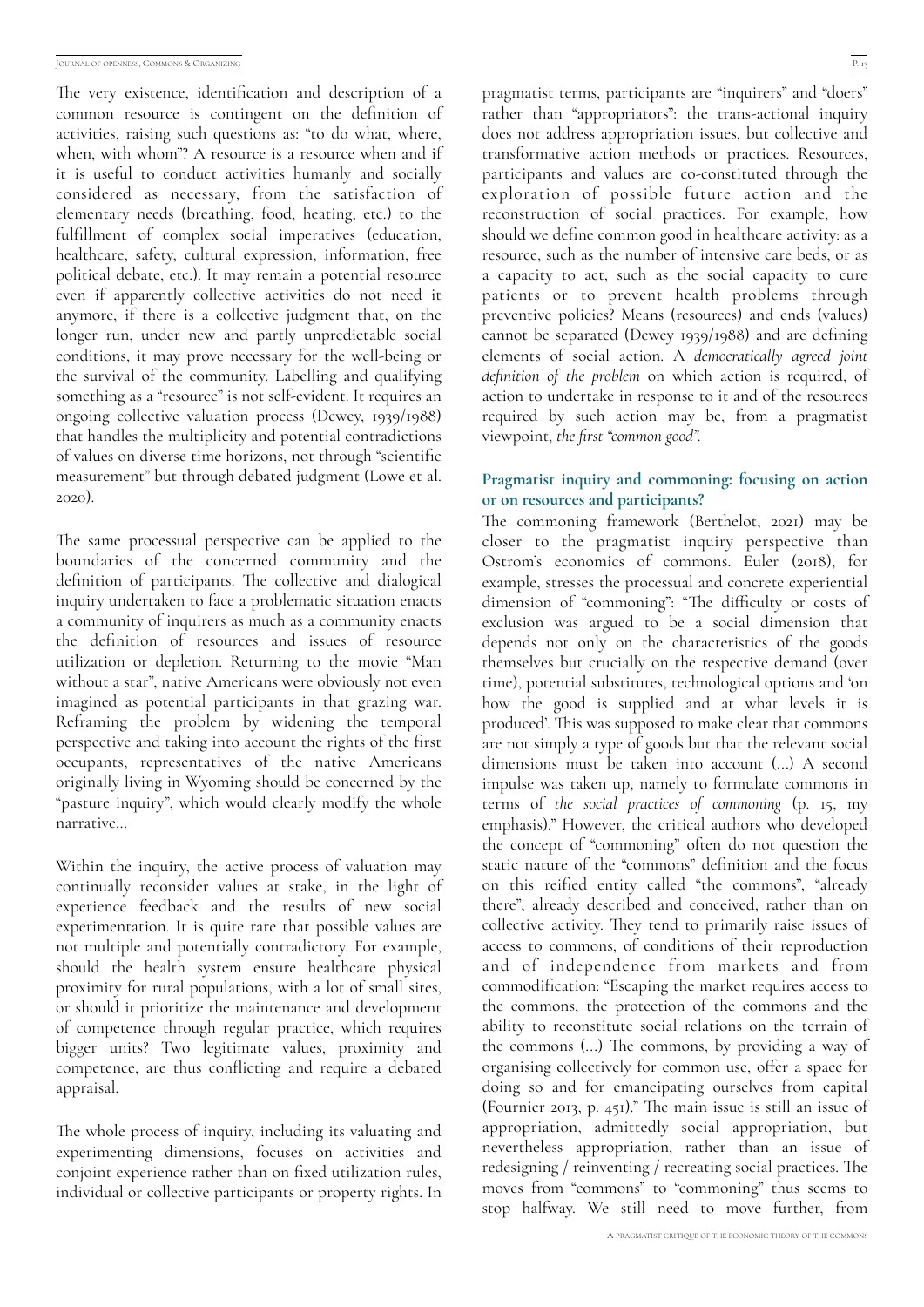"commoning" to "jointly creating" and "jointly making new practices emerge from joint exploration /  $experimentation$ ". The social and political struggles required by the maintenance and democratic distribution of commons should extend to the imaginable and continually questioned new practices that will enact the hypothetical "commons" of the future. What are future commons? They may be quite different from what we view as "commons" today: Pharmaceutical patents? Lithium? Space layers from 500 to 35000 km above the earth for orbit satellites? Seabed in ocean depths? Poles? The moon?

Thus, in the processual and dialogical perspective of pragmatism, the key issue is not limited to an issue of governance ("how should the production and use of resources be governed by the members of the community, what is the relevant and legitimate governance of commons, what do we have in common and how should we reproduce and use it?") It is also an issue of day-to-day operations, experience feedback, imagining, designing and testing experimental activities: "what should we do together? How do we organize collective action? What resources do we need and what resources should we generate through our collective action? What can we create together and how can we achieve it? How do we explore the future together? How do we find some support in our past experience to invent future experience? What so far 'external' actors, distant in space, time or social organization, should be included in our collective enterprise to address those challenges?"

Internal/external, participants/non-participants are contingent and temporary categories that it would be ethically, politically and practically dangerous to hypostatize, as the economists' static and structural approach tends to suggest: "New settlers are frequently highly disruptive to the sustenance of a self-governing enterprise when they generate higher levels of conflict over the interpretation and application of rules and increase enforcement costs substantially (Ostrom, 2000, p.  $(44)$ ." Difference and heterogeneity are not necessarily problems; they become problems if we make them problems; but they can be major assets for collective creativity if we are willing to actively involve them.

#### **Two examples**

An interesting example of "exotic irruption" into a transactional inquiry leading to common renewal is provided by the history of the "huerta de Valencia": the region of Valencia, in Spain, is famous for fertile soils, water infrastructures (drainage of swamps and irrigation) and high quality vegetable and fruit production exported to the rest of Europe. Water has always been a scarce "common" and its utilization by farmers a sensitive issue.

In Europe's oldest continuing legal court, the Tribunal de las Aguas de la Vega de Valencia, or Water Tribunal of the Valencian Plain, a locally elected panel of syndics establishes rules for the distribution of water and issues swift judgment on-site, in Valencia historical downtown, at a weekly hearing. The syndics are not legal scholars, lawyers, or judges, but water-users themselves and members of the community. The court was established, not by authorities, but by the Muslim fruit farmers who settled in the plain after the Muslim conquest of Spain in the 8th century (Hudson-Richards & Gonzales, 2013). Valencia area had been a rich agricultural zone under the Romans but had declined after the collapse of Roman rule. The Muslim settlers brought their well-known expertise for irrigation from Yemen, Syria and Morocco and established an extant irrigation system, building dams, canals, water wheels, mills, drying out vast swamps and developing related activities, such as watermills or wash houses. They introduced many new crops to the region, such as oranges, nuts, artichokes, eggplants. Thanks to the 8<sup>th</sup> century irruption of those external, distant and culturally "strange" participants, activities, competences and social practices were reengineered, introducing canal and dam building, orange growing, watermill operating. The city of Valencia and its surroundings grew and the "huerta" became a major element of the regional identity, a frequent theme in Valenciana literature and painting. The transformation of activity involved the redefinition of resources (new infrastructure), products (new fruit and vegetables) and participants (farmers, but also millers, water administrators, traders, artists).

Another example, the case of megafires  $(Zask 2019)$  also raises the focal issue of action: what forest utilization should be promoted, by whom, to do what? Roughly speaking, there are three views of the social relationship with forests: the industrial view, considering the forest as an industrial resource whose profitability should be maximized; the conservationist view, considering the forest as a natural space that should be preserved from social activities; the community view, considering the forest as the setting of community activities (for example Aboriginal's traditional activities). The pragmatist philosopher Joëlle Zask defends the third view, which allows to accumulate experience and skills about the reasonable exploitation and maintenance of the forest: "We remain stuck in a binary: either exploit nature until the end, or conservation. This situation casts us into a cultural crisis where we are incapable, as citizens, of being objective about what is happening, because we have no way to act, no means to repair or build landscapes, individually or collectively (Zask, 2020, my translation)." She opposes her trust in practical experience to the technocratic trust in expertise: "The megafire is the most brutal indicator of a failure in expertise"; "as already